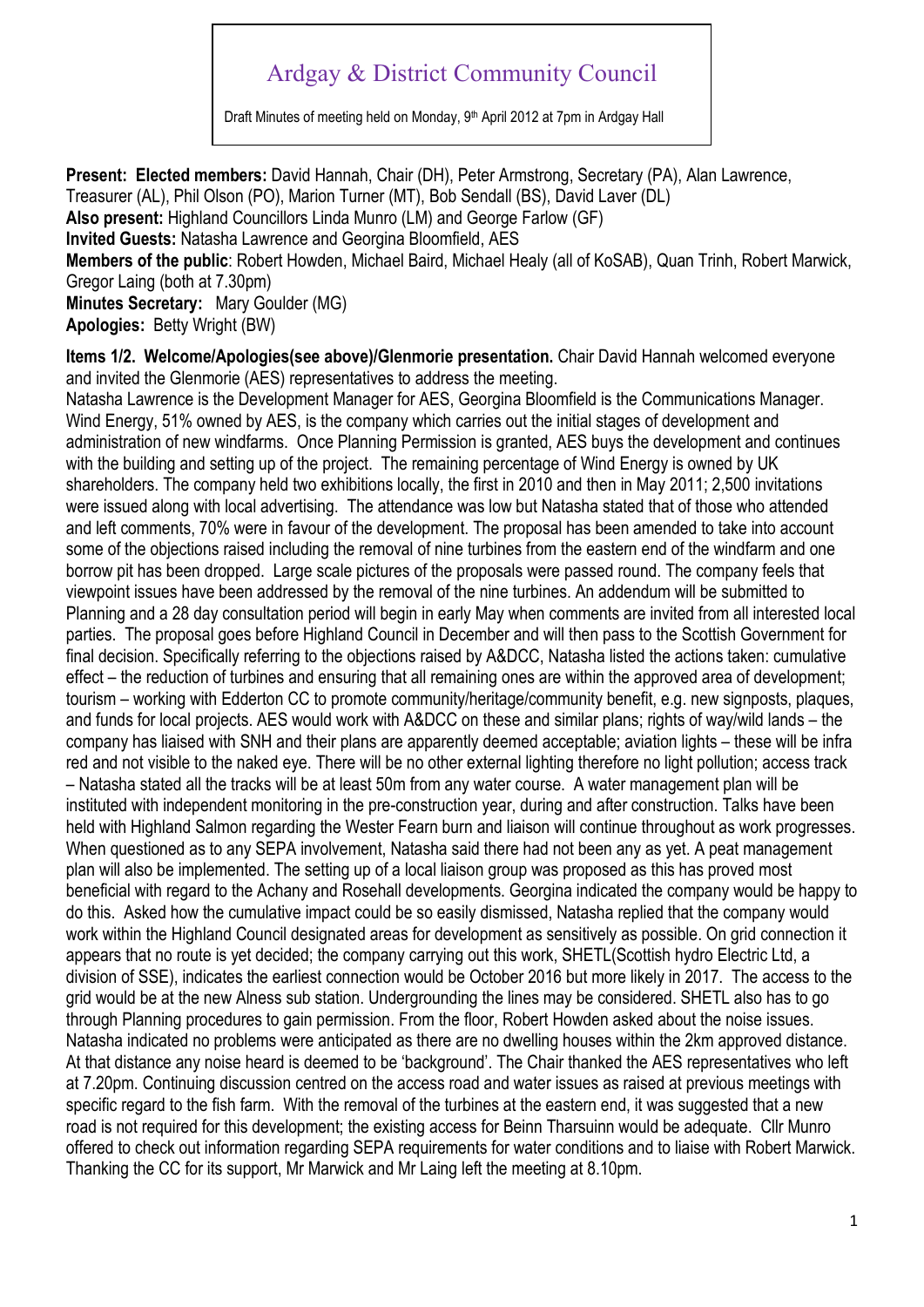As part of this general discussion on windfarms, members of the Kyle of Sutherland Against Braemore group also addressed the meeting, at the invitation of the Chair, between 7.20 and 7.30pm. An amended application for Planning permission has been submitted for Braemore, the only real change being the removal of three turbines. Little consideration has been given to the noise issues which will be immense; 83 dwelling houses are within the recommended 2km distance from the nearest turbine. The trees which are indicated as 'screening' the development will be felled within the lifetime of the windfarm. The cumulative impact will be intolerable. The effect on tourism is disregarded, with no reference made to the 125,000 visitors per year to Shin Falls alone. The KoSAB asked that the CC submit a further objection. It was agreed to take a vote on the proposal to do so at the end of the meeting. **Item 3. Minutes of March meeting.** MG listed the amendments made after which the minutes from 12<sup>th</sup> March were accepted as a true and accurate record; proposed: Marion Turner; seconded: Bob Sendall. **Item 4. Matters arising from March minutes. (1) Station road junction.** David Laver indicated that Simon Young, HC Chief Engineer, is supportive of the idea for changes to the roadway but funding has to be found. DL has so far failed to reach any ScotRail representative but will keep trying. He will advise further at next meeting. **DL Action. (2) Signatories.** Changes are now being processed by Bank of Scotland. **(3) Phone boxes.** Morag Zoska, Amatnatua, has offered to help look after the box at Amat. DH will liaise with her. **DH Action. (4) Logo for Minutes**. Peter, Marion and Phil continue to work on this. **PA Action. (5) Flower tubs.** Now dealt with; paid for. **(6) Dounreay.** Cllr Munro has established that no decision has yet been taken regarding transportation of 'exotic fuels'. Sue Mitchell, UKAEA Public Relations Department advised Cllr Munro that should the NDA announce that they will transport exotic fuels by road then CCs should contact the NDA to enquire about community benefit. The contact is strategy@nda.gov.uk **(7) Flag raising.** The reply to the CC's enquiry about the number of expected attendees indicates around five or six from the Ardgay area. If it can be ascertained who would be going, the CC could arrange suitable transport as none is being arranged by the organisers. Secretary to write again to Anne Macrae, Clerk to the Lieutenancy. A suggested donation of £100 to the costs of the event will be made; Marion offered to put up posters locally to test local interest. **PA/AL/MT Action. (8) Scottish Community Councils conference.** This event, on April 18th, is now fully booked. DH will attend and report next month. **DH Action. (9) Core Paths.** Matt Dent has confirmed that later in the year he will be considering how to use European funding; possibly the path and bridge at Bad Voon could be restored. Matt is also checking out the problem with the gate at Gledfield Estate. **(10) Tuiteam bridge.** BS has not found anyone to admit to owning the bridge. Advised to contact Historic Scotland as it has previously stated the bridge is Highland Council property. DH said that the bridge is now heavily cordoned off to prevent use. **BS Action.**

**Item 5. Correspondence.** PA listed incoming communications. Reply received re comments on **Coire na Cloiche** planning application. HC advises that as it is joined to Gledfield school, the **school house** can only be rented to a teacher due to child protection legislation. The building requires extensive and expensive repairs which are unlikely to be carried out meantime. If a separate entry with fencing was in place, perhaps the building could be rented to others. Cllr Munro will enquire regarding cyclical checks on the standard and maintenance of the building. **ScotRail**  writes that it would be happy for adoption of the railway station with Jeanie Sparling taking on the care and maintenance of flower tubs/beds. No volunteers came forward after the recent appeal; Peter will help Jeanie. A recent incident arose when two passengers missed the early train from Ardgay as they were unaware that it left from the opposite platform than usual. A notice is required to indicate this; one is in place at Lairg. Secretary will request this from ScotRail. **PA Action. Data Protection Act.** Paperwork now here to register the CC at a cost of £35. This will be done. **PA/AL Action. Ardcronie traffic lights.** Awaiting further update from Highland Council. Damage was caused by a falling tree which resulted in a landslip under the road barrier. Discussions will now also involve the railway maintenance authority. CC will keep a watching brief. **NATO exercise.** Notification received of exercise running between 11th and 26th April. **SSE** has announced that it will operate its own 'in house' community benefit scheme having found SCF management too restrictive. As SCF is a registered charity it is bound by OSCAR regulations which lack flexibility, e.g. it is not allowed to fund business enterprise. The Chair will discuss this with SCF. **DH Action.** A two day course regarding **Social Enterprise** will be held in Lairg on 16/17 April. Information at www.academySSEA.org Information received regarding **Scottish Rights of Way** organisation. Agreed to subscribe as this has proved helpful in the past. Fee £20. **PA/AL Action.** 

**Item 6. Windfarms update. Glenmorie – see Item 1 above; Coire na Cloiche – nothing further meantime;**